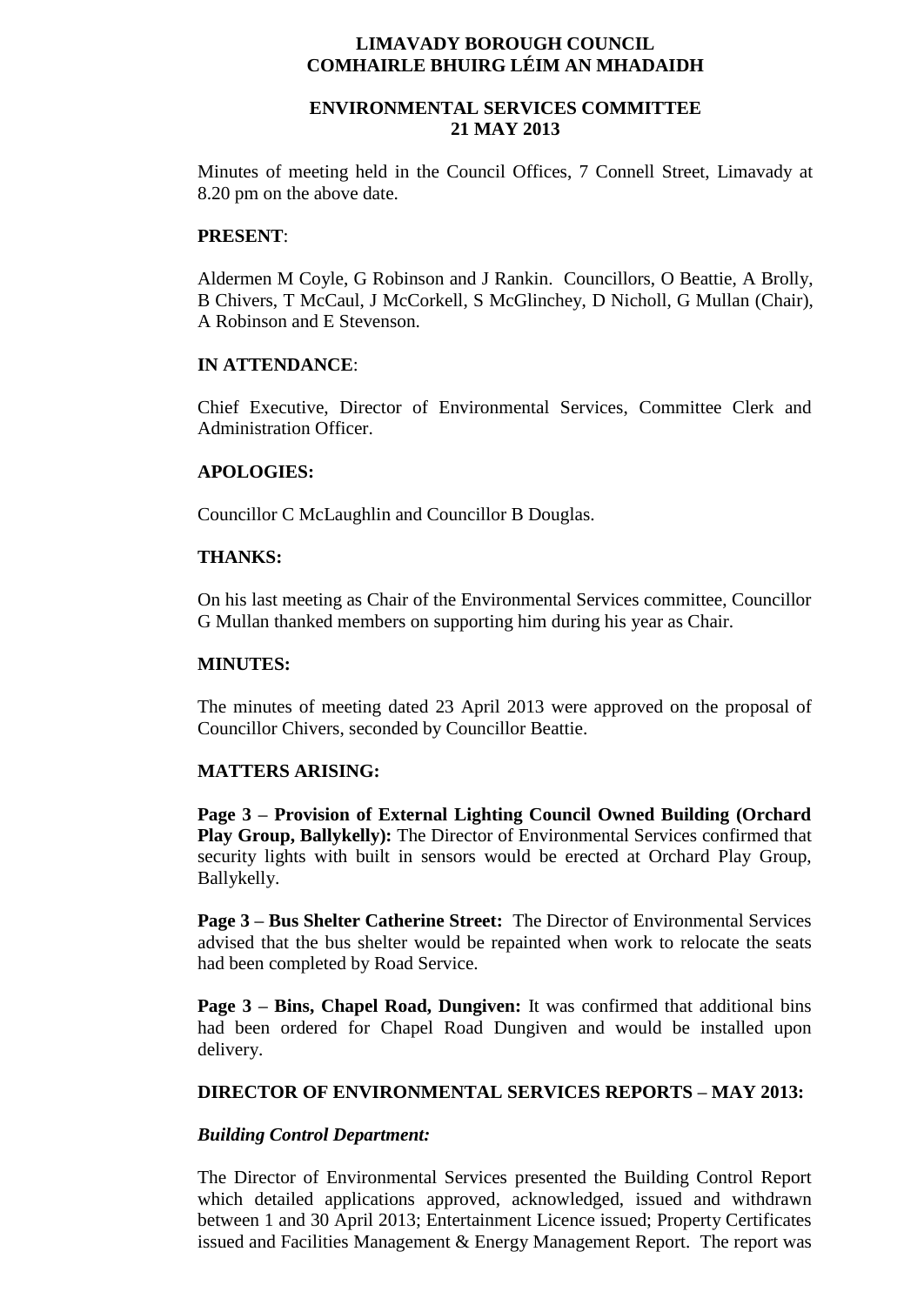**Outdoor Entertainment Licence Application:** The application by Supporting Charities Group for grant of an outdoor entertainment licence for a charity concert on 1 June 2013 was approved subject to there being no adverse comments from the PSNI, NIFRS or public adverts.

**Approved Places for Civil Marriages/Partnerships:** It was agreed that the application from Roe Park Resort for renewal of approved places for a venue for Civil Marriages/Partnerships would be approved subject to there being no adverse comments from public advertisements or the PSNI.

## *Environmental Health Department:*

The Director of Environmental Services presented the Environmental Health Report which detailed information relating to Consumer Protection; Environmental Health; Food Safety; Health Safety & Wellbeing; Licensing & Regulatory; Pollution Control and Work Activity. The report and recommendations were approved on the proposal of Alderman Coyle, seconded by Councillor Chivers subject to the following:

**Motor Vehicle Tyre (Safety) Regulations 1994 Part Worn Tyres:** The Director of Environmental Services explained that following a test purchase exercise for compliance with the above regulations several observations were made on the sample tyre, including tyre being badly cracked on exterior sidewall due to aging, markings not immediately adjacent to the approved marking and tyre not marked with the words PART WORN. He said that following consideration of the circumstances against prosecution criteria, it was concluded that prosecution was not appropriate and it was recommended that the matter be dealt with by issue of a formal warning letter. Agreed.

**Tenancy Deposit Schemes Regulations (NI) 2012:** The Director of Environmental Services outlined that the Tenancy Deposit Schemes Regulations came into force on 1 April 2013 and that these made provision for tenancy deposit schemes for the purposes of the Private Tenancies (Northern Ireland) Order 2006. He said that from 1 April the landlord must by law protect any deposit taken in connection with a private tenancy in an approved tenancy deposit scheme until the need to be repaid at the end of the tenancy and if the landlord accepts a deposit other than money, he is guilty of an offence liable on summary conviction to a fine not exceeding £2,500. He added that a fixed penalty of up to £500 could be imposed by the local council as an alternative to court action.

It was agreed that Council would set the fixed penalty amount for the offence of accepting a deposit other than money at £500.

**Food Safety Enforcement Policy:** The updated Food Safety Enforcement Policy was approved by Council.

**Tobacco Retailers Bill:** The Director of Environmental Services advised that the Environmental Health Department had considered the above bill and had sent comments to DSD. These included a recommendation that the legislation include